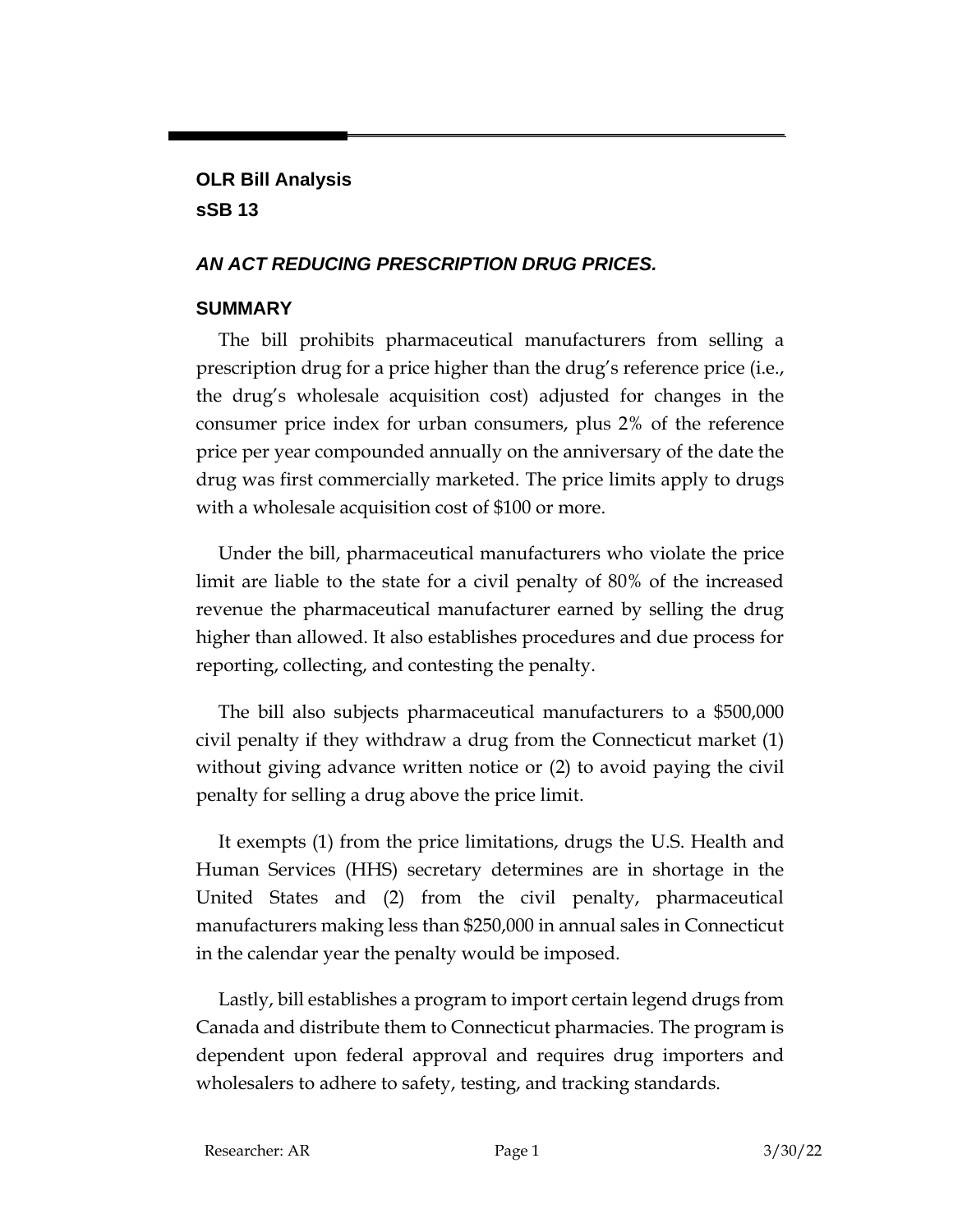#### EFFECTIVE DATE: July 1, 2022

# **§§ 1-4 — PHARMACEUTICAL MANUFACTURER PRICING LIMITS** *Price Limit (§§ 2 & 3)*

Beginning January 1, 2023, the bill prohibits pharmaceutical manufacturers from selling a prescription drug with a wholesale acquisition cost of \$100 or more for more than:

- 1. the drug's reference price, adjusted for any change in the consumer price index for urban consumers, plus
- 2. 2% for each 12-month period since the date the reference price was determined, compounded annually on the anniversary of that date.

Under the bill, a "pharmaceutical manufacturer" is anyone manufacturing and selling a prescription drug, either directly or through another person, for distribution in Connecticut. A drug's "reference price" is the drug's wholesale acquisition cost as of January 1, 2022, or for new drugs, the date when it is first commercially marketed in the United States. A drug's "wholesale acquisition cost" is generally the manufacturer's list price for the drug to wholesalers or direct purchasers in the United States, excluding discounts, rebates, or reductions, for the most recent month for which data is available.

Drugs that the HHS secretary determines are in shortage are exempt from the pricing limitations.

#### *Civil Penalty (§§ 1 & 3)*

Under the bill, a pharmaceutical manufacturer selling a prescription drug above the price limit is subject to a civil penalty, determined and collected on a calendar year basis. The penalty equals 80% of the increased revenue the pharmaceutical company made by selling the drug at the higher price compared to a price allowed under the bill.

Under the bill, all money collected from the civil penalty must be deposited into the Covered Connecticut account, which the bill establishes as a separate, nonlapsing General Fund account that must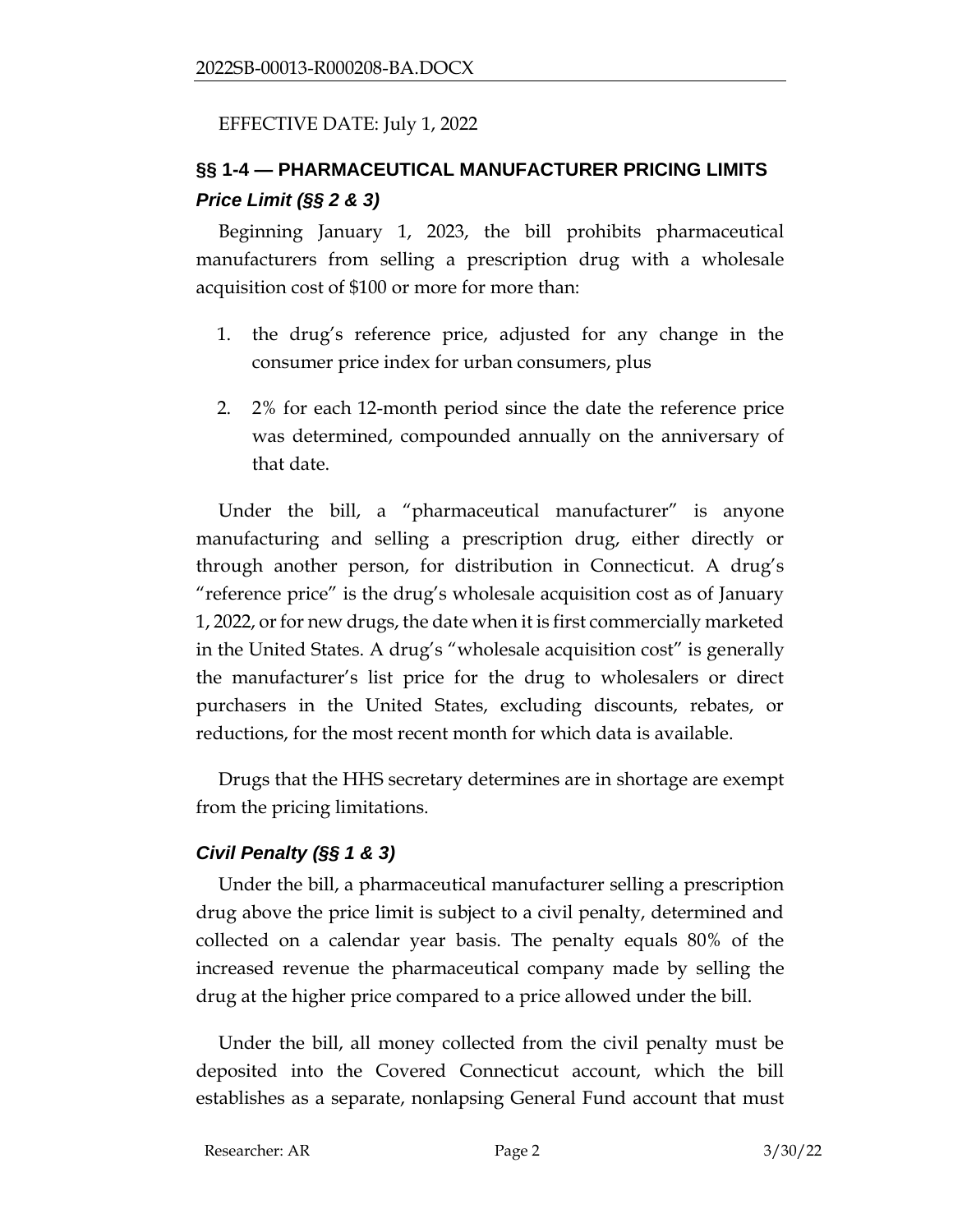contain any money required by law to be deposited into it. Money in the account must be used by (1) the Office of Health Strategy (OHS) to administer the Covered Connecticut program and (2) Department of Social Services to administer the state medical assistance program (e.g., Medicaid). (By law, the Covered Connecticut program provides eligible individuals health insurance at no out-of-pocket cost to them (CGS § 19a-754c).)

The penalties are deemed a civil fine or penalty under federal law (therefore excluding them from state tax revenue for certain federal benefit calculations) and cannot be waived by the Revenue Services Penalty Review Committee or under any other applicable law. Additionally, the bill prohibits tax credits from being applied towards the penalty.

*Penalty Payment Provisions.* Beginning March 1, 2024, the bill requires pharmaceutical manufacturers that violated the pricing provisions during the previous calendar year to annually pay the Department of Revenue Services (DRS) commissioner the civil penalty the bill imposes.

They must also file with the DRS commissioner a statement containing information in a form and manner he prescribes. The statement and civil penalty must be electronically filed and paid, regardless of how the manufacturer would have otherwise filed with, or paid money to, DRS. If no statement is filed by the due date, the bill authorizes the commissioner to make the statement at any time after the due date according to the best obtainable information and prescribed form.

*Tax Warrants and Liens.* The bill allows the civil penalty to be collected according to existing law that authorizes DRS and other state collection agencies to (1) issue a tax warrant on the real property or tangible or intangible personal property (e.g., bank accounts, receivables, and securities) of a taxpayer who fails to pay state taxes and (2) serve the warrant on a third party (e.g., bank or payment settlement entity) who possesses the property or is obligated to it in some way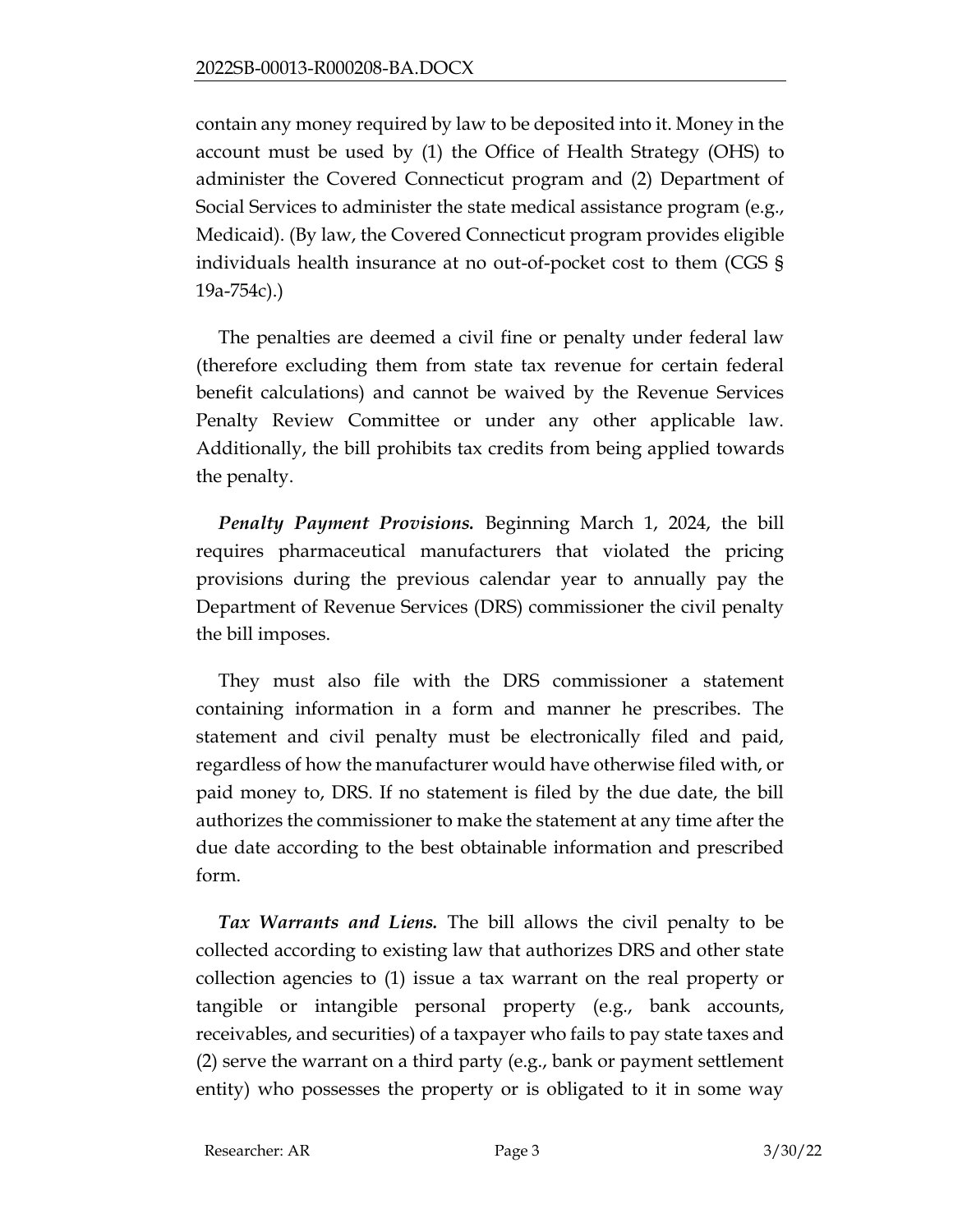(CGS § 12-35). Under the bill, the warrant must be signed by the DRS commissioner or his authorized agent.

Additionally, the amount of the civil penalty becomes a lien on the pharmaceutical manufacturer's real property, beginning on the last day of the month before the penalty was due, until it is paid. The commissioner may record the lien in the records of the town in which the manufacturer is located, but the bill prohibits the lien from being enforced against a bona fide purchaser or qualified encumbrancer of the property. If the lien is satisfied, the commissioner must discharge it upon request from an interested party.

The bill allows the (1) attorney general to bring a foreclosure action against the lien in the Superior Court in the judicial district where the property is located and (2) court to make any order it deems equitable.

It also applies existing laws on collecting taxes and related penalties from taxpayers to the civil penalties imposed under the bill.

*Examination Authority and Record Keeping.* If a pharmaceutical manufacturer is subject to the civil penalty, the bill authorizes the DRS commissioner to examine its books and determine if it paid the full penalty amount. If the commissioner determines that it did not, he must bill the pharmaceutical manufacturer for the full amount. The commissioner, or any person he authorizes, may also examine the books, papers, records, and equipment of anyone subject to the bill's provisions, and investigate the character of their business to verify the accuracy of the filed statement (or if no statement is filed, to ascertain and determine the civil penalty amount).

The bill authorizes the commissioner to require all pharmaceutical manufacturers subject to a civil penalty to keep any records he prescribes and produce books, papers, documents, and other data he needs to determine the penalty amount and collect it.

The bill grants the commissioner and his agents the power to administer oaths and take testimony under oath in matters related to an inquiry or investigation.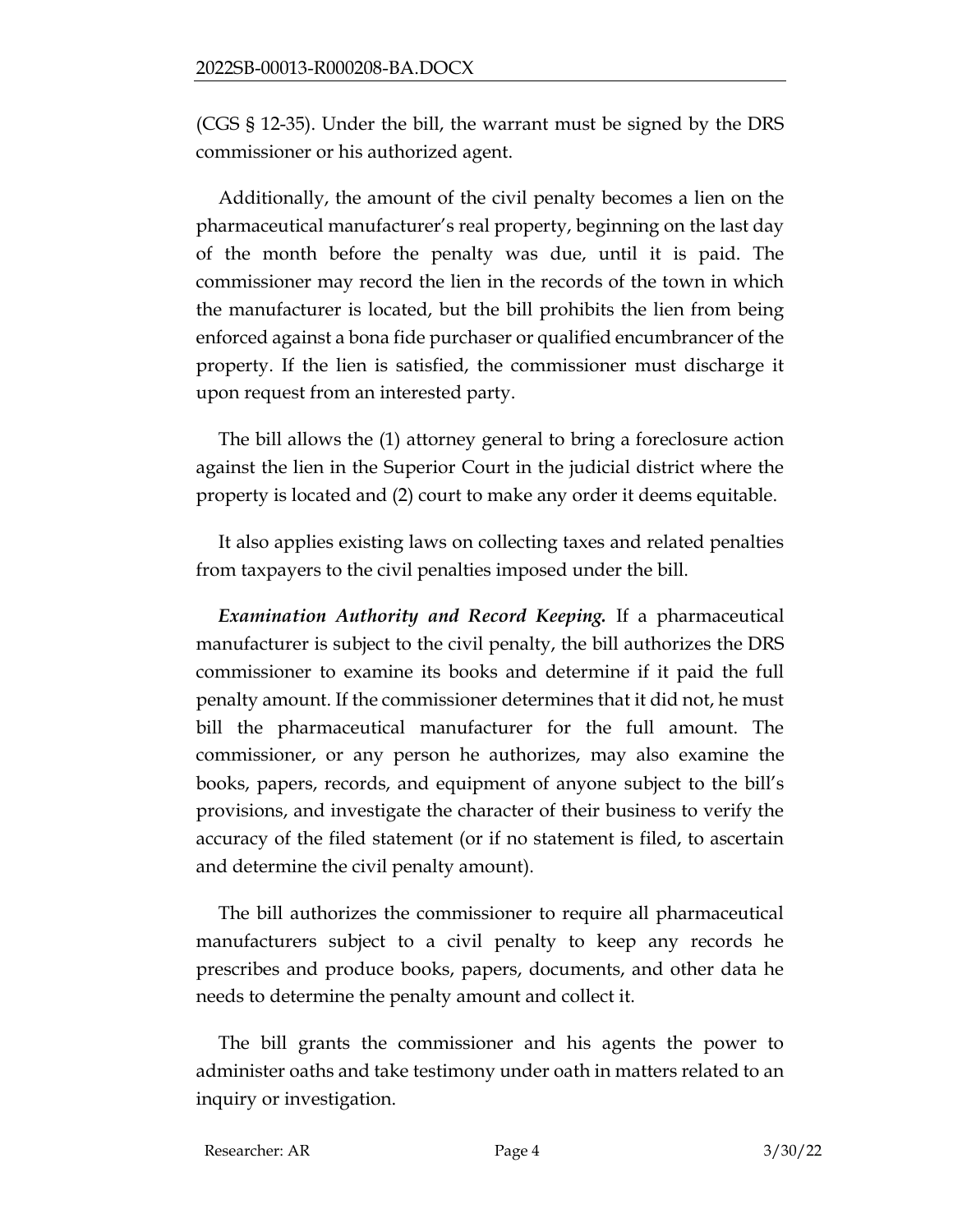*Requests for a Hearing and Reduction.* Under the bill, an aggrieved pharmaceutical manufacturer may apply in writing to the DRS commissioner for a hearing, laying out why a hearing should be granted and how much the civil penalty should be reduced. The pharmaceutical manufacturer must apply within 60 days after receiving the penalty notice or after it is delivered or mailed to the manufacturer. The commissioner may also order a hearing on his own initiative.

The commissioner must promptly consider and either grant or deny each application. If he denies it, he must immediately notify the applicant; if he approves it, he must provide the hearing date, time, and place. Following the hearing, he must provide the applicant a copy of any order he makes.

Additionally, the bill allows the commissioner to require a pharmaceutical manufacturer or any other person he believes has relevant information to appear, along with any specified documents for examination under oath.

In any hearing, the bill allows the commissioner or his authorized agents to subpoena witnesses and require the production of books, papers, and documents related to the investigation. A witness may not be excused from testifying or from producing documents if doing so would incriminate him or her. However, the bill prevents such evidence from being used in a criminal proceeding against the witness.

The bill allows the commissioner to apply to the Superior Court that has jurisdiction over the pharmaceutical manufacturer being investigated, or another court of competent jurisdiction, to compel any person to obey a subpoena. The bill requires the court to commit an individual still disobeying a subpoena or summons to a community correctional center until they do so, for up to 60 days.

The bill requires that officers serving subpoenas and witnesses attending hearings receive fees and compensation at the same rate as they would for appearing in court.

*Appeals.* Any pharmaceutical manufacturer aggrieved by the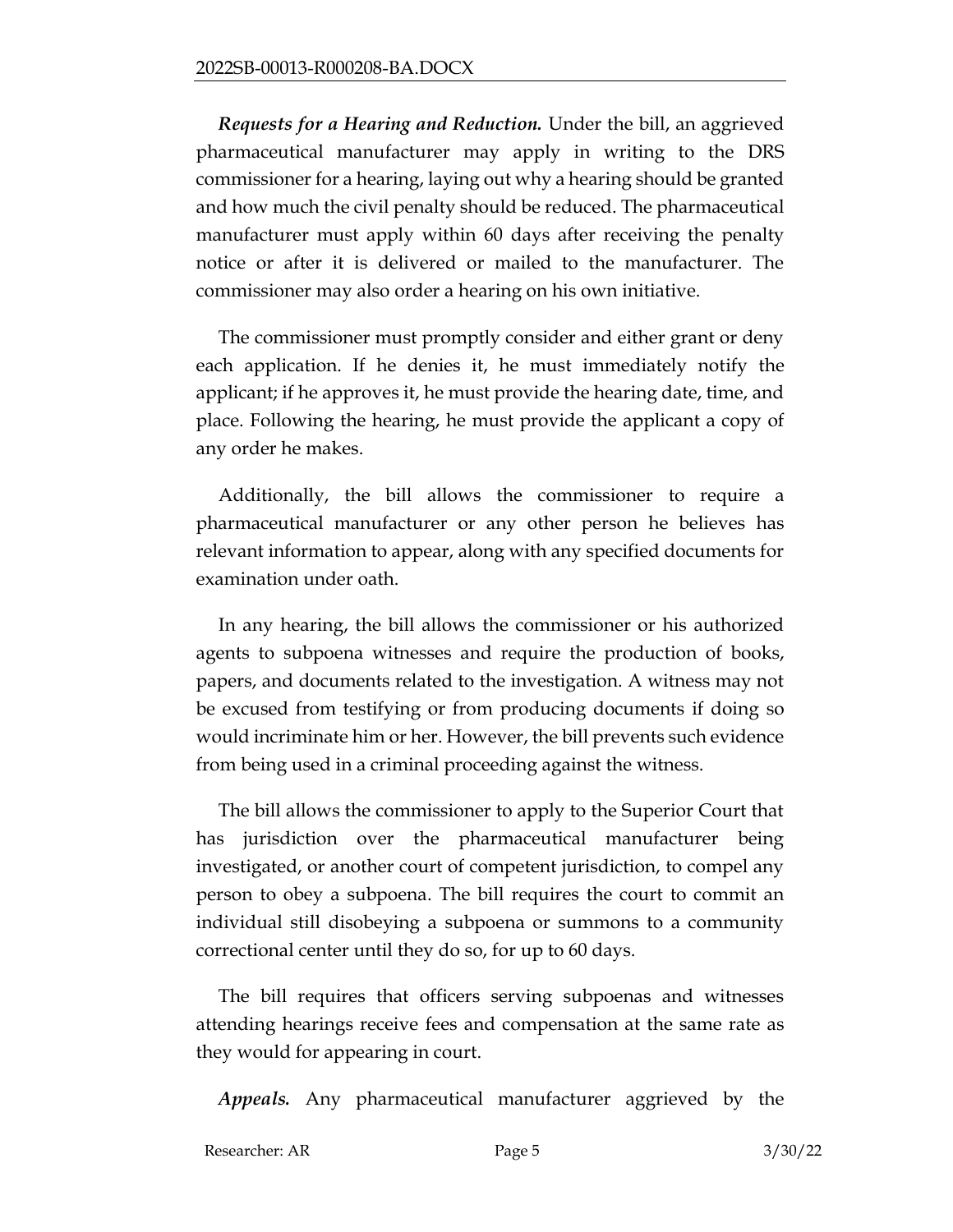commissioner's orders, decisions, determinations, or disallowances may appeal, within 30 days after receiving notice of the commissioner's action, to the Superior Court for the New Britain judicial district. The appeal must be accompanied by a citation to the commissioner to appear. It must be signed, served, and returned in the same way existing law requires for a civil summons in a civil action.

The authority issuing the citation must take from the person appealing the case, a bond or recognizance, with surety, to prosecute the appeal to effect and to comply with the court orders and decrees. These appeals must be preferred cases, to be heard at the first session of the court or an appointed committee, unless cause appears to the contrary.

Under the bill, the court may grant equitable relief, and if the civil penalty has already been paid, may order the treasurer to refund it. If the appeal has been taken without probable cause, the court may tax double or triple costs, as the case demands. After an appeal is denied, the court may, at its discretion, tax the manufacturer the costs of the appeal, but no costs must be taxed against the state.

### *Officer or Employee Penalties (§ 3)*

Under the bill, a pharmaceutical manufacturer officer or employee who owes a duty to pay a civil penalty, file statements, or keep or produce records under the bill's provisions and willfully fails to do so is subject to a fine up to \$1,000, up to a year in prison, or both. Regardless of other state law, the bill establishes a three-year statute of limitations for officers or employees to be prosecuted after each violation.

Additionally, any officer or employee who willfully delivers or discloses any fraudulent or false list, statement, return, account statement, or other document to the commissioner is guilty of a class D felony, punishable by a fine up to \$5,000, up to 5 years in prison, or both.

The bill prohibits an officer or employee from being charged with an offense under both the provisions described above in connection with the same civil penalty. However, it allows the officer or employee to be charged for both offenses upon the same information.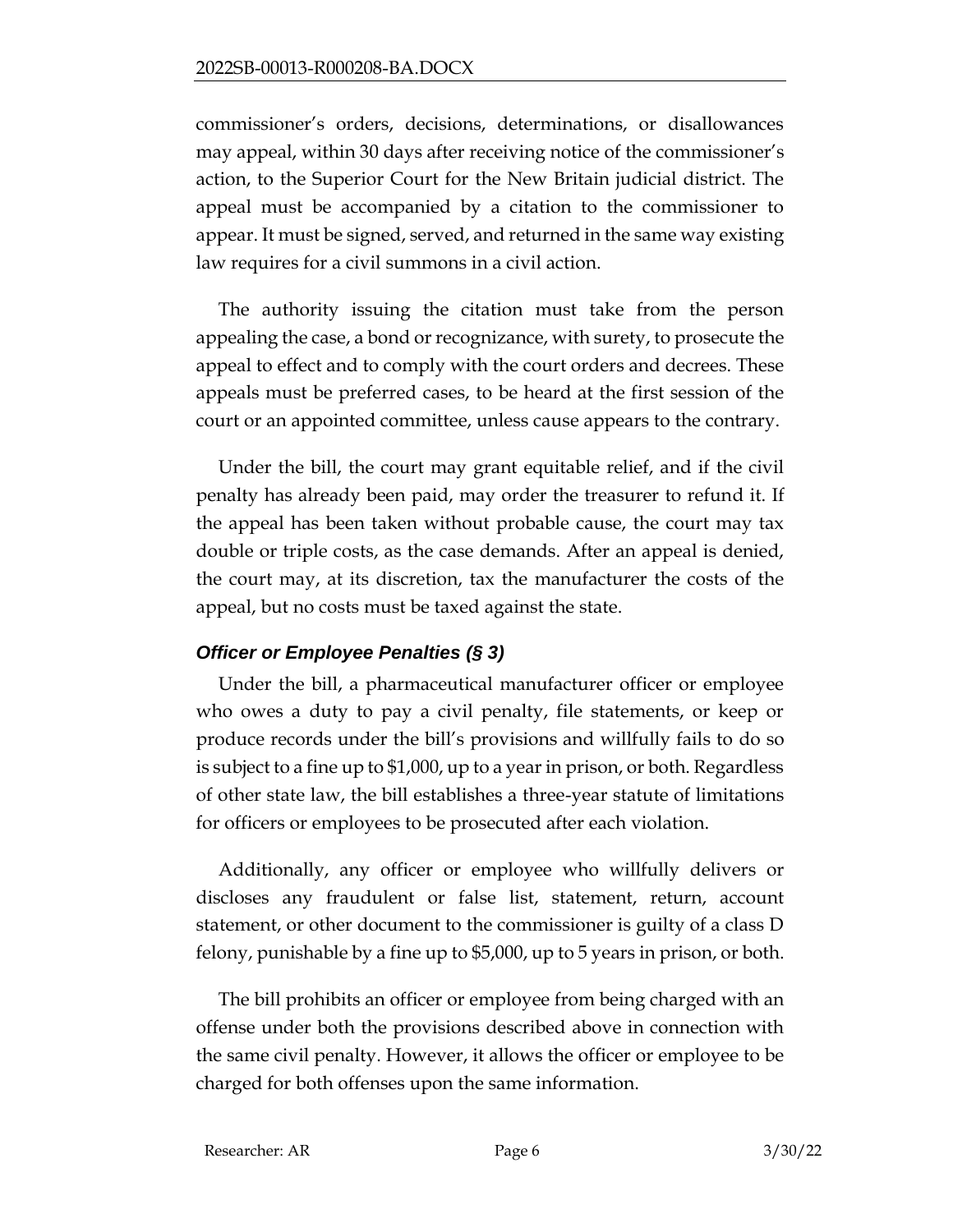#### *List of Offenders (§ 3)*

Beginning by July 1, 2024, the bill requires the DRS commissioner to annually prepare, and make publicly available, a list of each pharmaceutical manufacturer that violated the bill's provisions during the preceding year.

#### *Implementing Regulations (§ 3)*

The bill authorizes the DRS commissioner to adopt implementing regulations.

### *Pharmaceutical Manufacturer's Withdrawing Prescription Drugs (§ 4)*

Additionally, the bill prohibits a pharmaceutical manufacturer from withdrawing a prescription drug in Connecticut after it has been identified as being sold above the bill's price limits to avoid the civil penalty. Pharmaceutical manufacturers must notify OHS in writing at least 180 days before withdrawing one of these drugs from the Connecticut market. Under the bill, a pharmaceutical manufacturer that violates either of these provisions is subject to a \$500,000 civil penalty.

### **§§ 5-10 — CANADIAN LEGEND DRUG IMPORTATION PROGRAM**

The bill requires the Department of Consumer Protection (DCP) commissioner to establish the "Canadian legend drug importation program" to:

- 1. import from Canada safe and effective legend drugs with the highest potential cost savings to Connecticut patients,
- 2. develop and implement an application and approval process for participating wholesalers, and
- 3. designate one or more participating wholesalers to distribute imported legend drugs in Connecticut.

Participating wholesalers must distribute legend drugs in the manufacturer's original container; from a participating Canadian supplier; and to a pharmacy, institutional pharmacy, or qualified laboratory.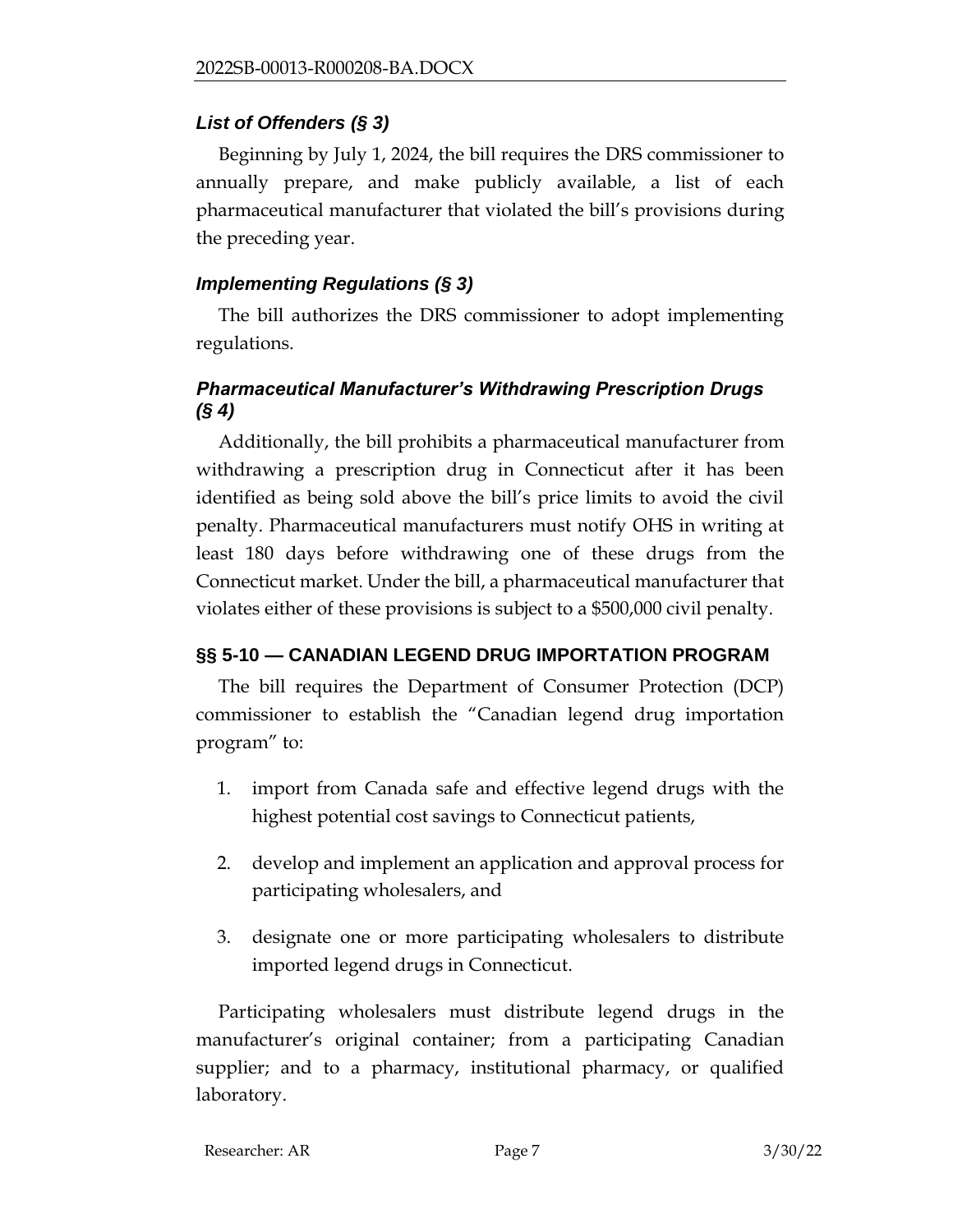Under the bill, a "legend drug" is a drug that (1) any federal or state law requires a prescription for or allows to be used by a prescribing practitioner or (2) federal law requires to bear "RX ONLY" IN ACCORDANCE WITH GUIDELINES ESTABLISHED IN THE FEDERAL FOOD, DRUG AND COSMETIC ACT (i.e., the legend).

### *Application for Federal Approval (§ 6)*

By July 1, 2023, the DCP commissioner must submit a request to the HHS secretary for approval of the importation program. (Under federal law, drug importation programs require federal approval.)

The request must, at least:

- 1. describe the commissioners' plans for operating the program;
- 2. demonstrate that the prescription drugs imported and distributed through the program will (a) meet all applicable federal and state safety and effectiveness standards and (b) comply with all federal tracing procedures (e.g., a documented supply chain); and
- 3. disclose the program's cost.

If the HHS secretary approves the request, the DCP commissioner must:

- 1. notify the public health commissioner and the Appropriations, General Law, Human Services, and Public Health committees of the approval and
- 2. begin operating the program within 180 days after the approval date.

The bill prohibits the DCP commissioner from operating the importation program without federal approval.

### *Importation (§ 7)*

Under the bill, a participating wholesaler (i.e., a registered wholesaler designated by DCP to distribute legend drugs imported from Canada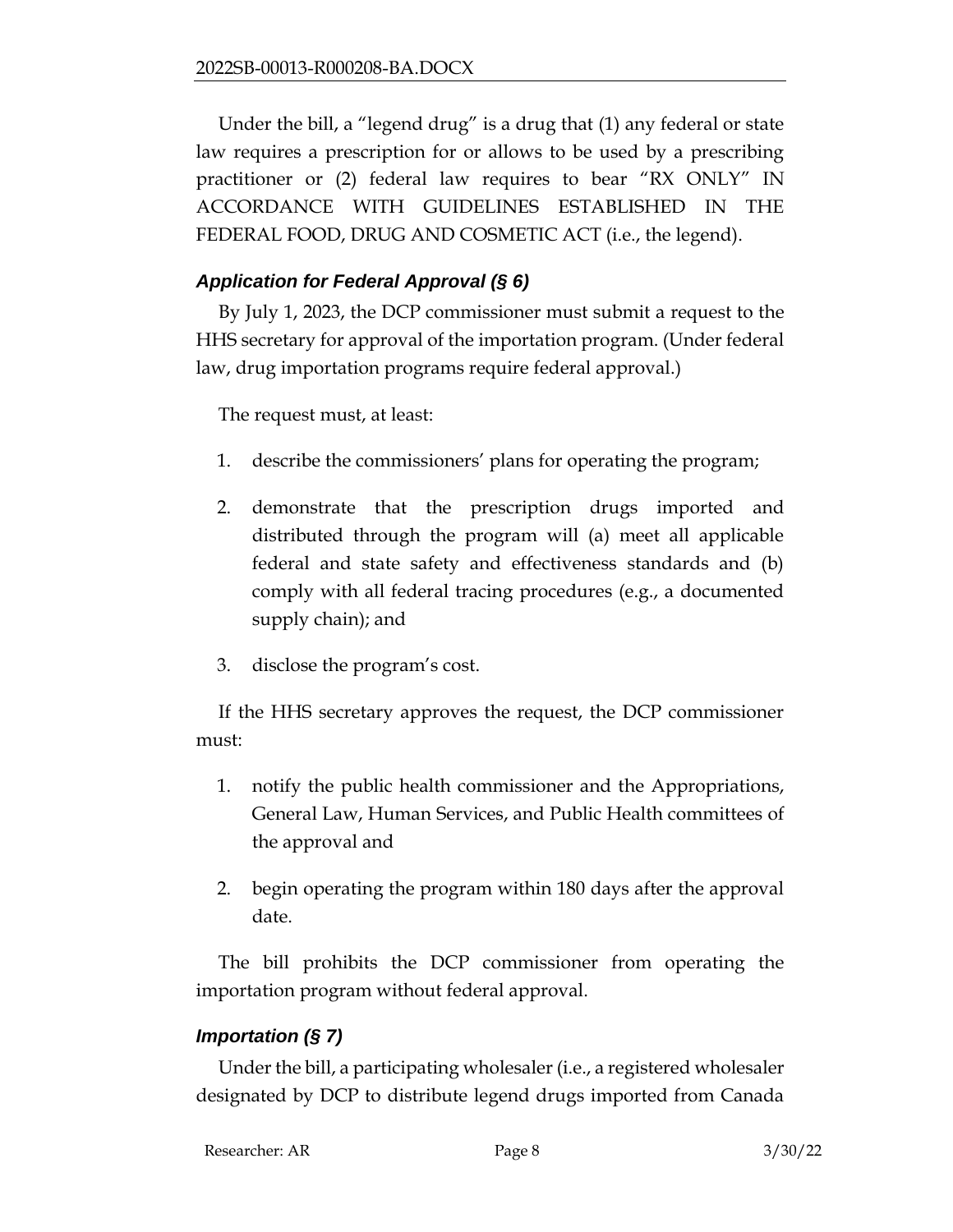through the program) may import and distribute legend drugs from a participating Canadian supplier and distribute them to a licensed pharmacy, institutional pharmacy, or qualified laboratory (i.e., a laboratory accredited by the International Organization for Standardization and staffed and equipped to properly test legend drugs) in accordance with the bill's provisions.

The imported legend drugs:

- 1. may be imported in accordance with applicable federal patent laws;
- 2. must meet U.S. Food and Drug Administration (FDA) standards for safety, effectiveness, misbranding, and adulteration; and
- 3. cannot be (a) controlled substances, (b) biologics, (c) infused, (d) intravenously, intradermally, intrathecally, intramuscularly, or subcutaneously injected, (e) inhaled during surgery, (f) parenteral drugs that HHS determines pose a public health threat, or (g) compounded drugs that are not commercially available.

### *Track-and-Trace (§ 7)*

Importing wholesalers must be registered with HHS and hold a valid FDA labeler code. Additionally, the bill (1) requires them to comply with all applicable track-and-trace requirements (e.g., document the manufacture, supply, and distribution chain) and (2) prohibits them from distributing, dispensing, or selling any imported drugs outside of Connecticut or in any way other than the bill specifies.

Under the bill, wholesalers must make track-and-trace records available to the DCP commissioner within 48 hours of her request.

#### *Safety Testing and Wholesaler Record Keeping (§ 7)*

Under the bill, participating wholesalers must ensure the safety and quality of all imported drugs. This includes:

1. for each initial shipment of imported drugs, having a qualified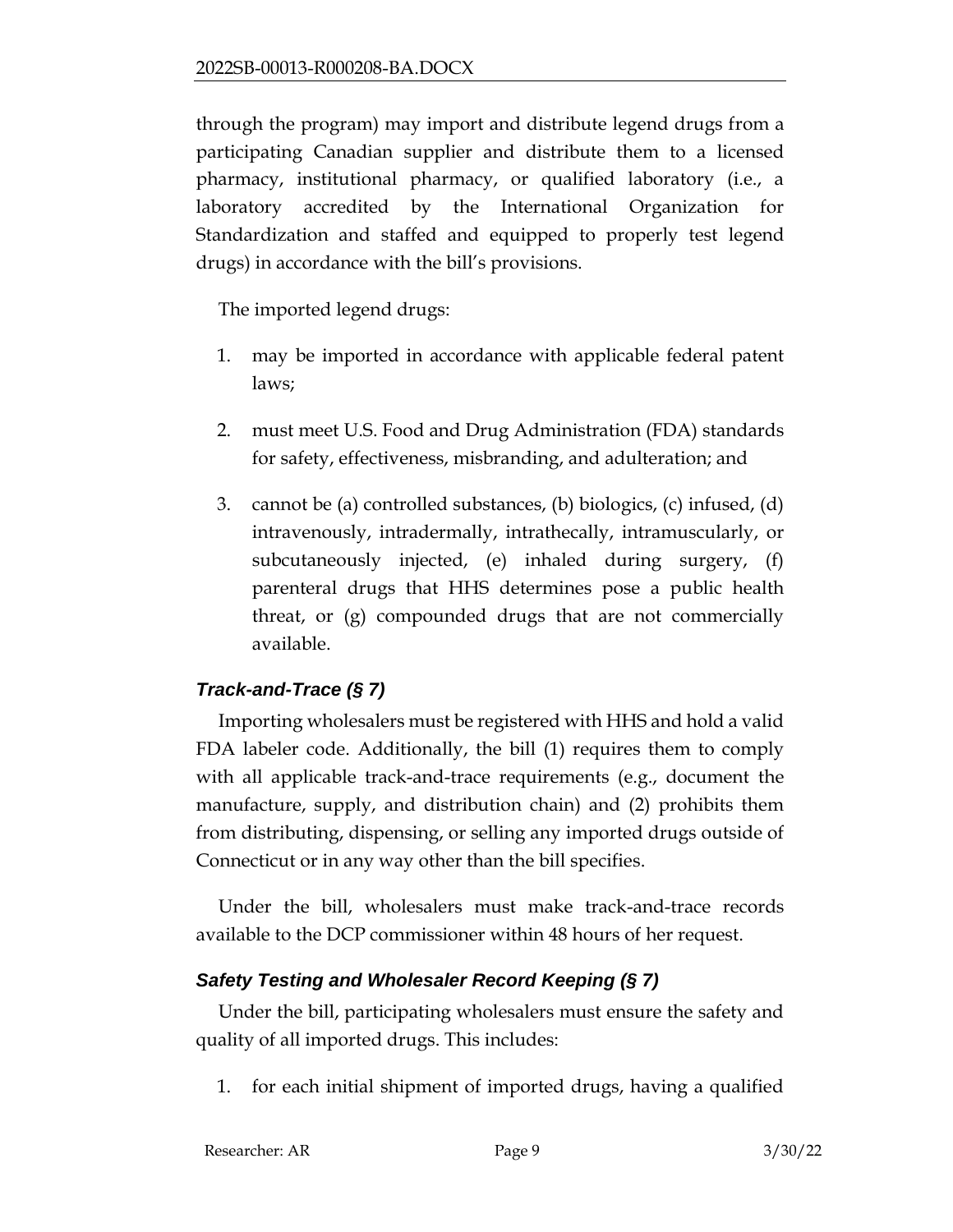laboratory test a statistically valid sample size for each batch of each drug in the shipment for authenticity and degradation consistent with federal requirements and

2. for subsequent shipments, having a qualified laboratory test a statistically valid sample of each shipment for authenticity and degradation.

The bill additionally requires importers to quarantine subsequent shipments until the laboratory test confirms the drug is consistent with its labeling.

#### Wholesalers must also:

- 1. certify to the DCP commissioner that each imported drug is approved for marketing in the United States, is not adulterated or misbranded, and meets all federal labeling requirements;
- 2. maintain laboratory records, including complete data from all authenticity and degradation tests necessary to ensure the drug is safe;
- 3. maintain documentation that the testing required by the bill was performed at a laboratory in compliance with all federal and state laws and regulations; and
- 4. ensure that any drugs failing laboratory testing are appropriately quarantined and destroyed.

The bill requires each wholesaler to also maintain for each imported drug:

- 1. the name and quantity of the drug's active ingredient;
- 2. a description of the drug's dosage form;
- 3. the quantity of and date on which the wholesaler received the drug, and the price it paid;
- 4. the drug's origin point and destination;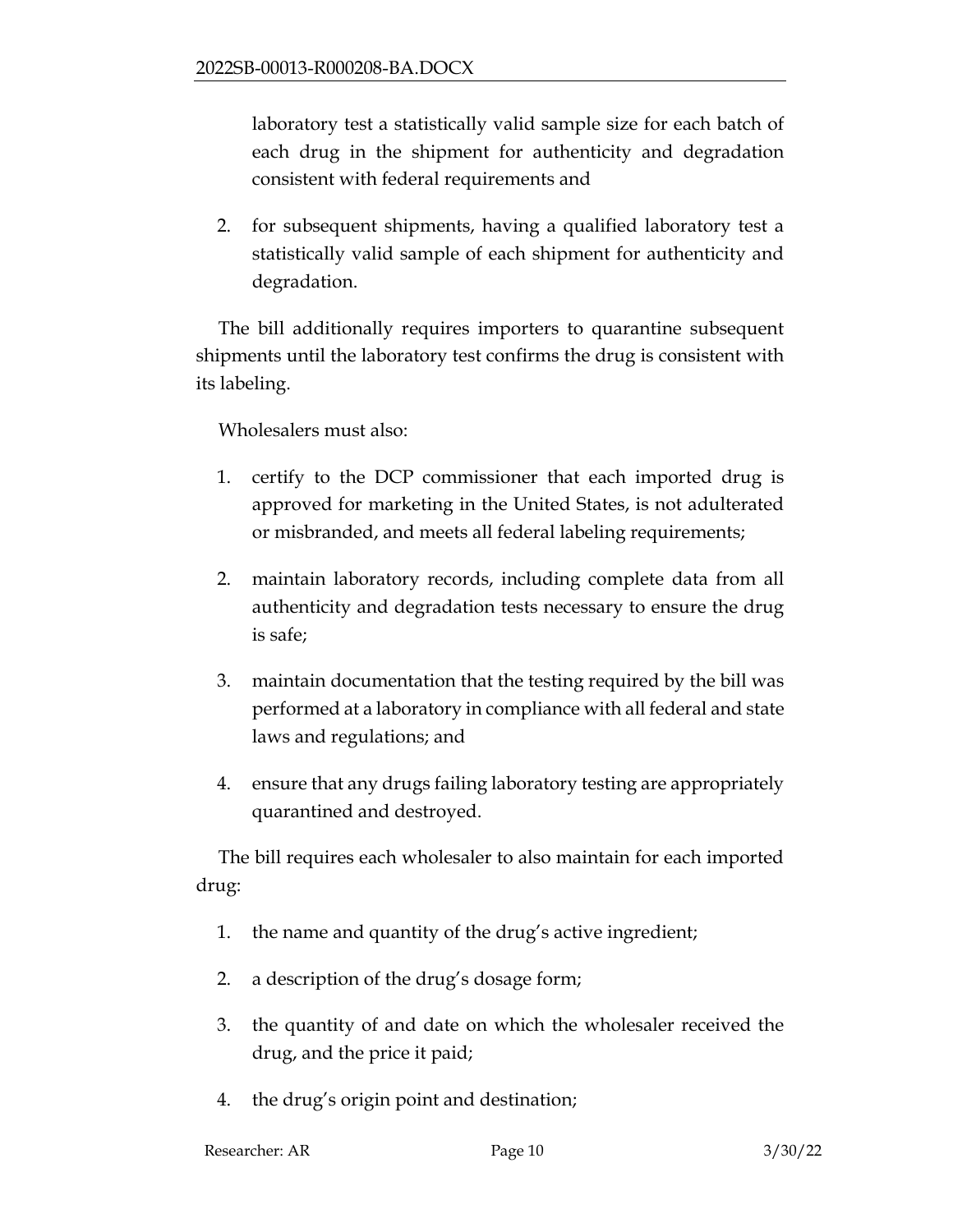- 5. a report for any drug that failed laboratory testing; and
- 6. any other information and documentation the DCP commissioner requires to protect public health.

A wholesaler must submit this information to the DCP commissioner upon her request. It must maintain any information submitted to the commissioner for at least three years.

#### *Supplier Record Keeping (§ 8)*

Under the bill, Canadian legend drug suppliers must meet all applicable track-and-trace requirements and may not distribute, dispense, or sell outside of Connecticut any legend drugs that are imported under the program. Additionally, the bill requires each participating Canadian supplier to maintain the following information for each exported drug and submit it to the DCP commissioner upon her request:

- 1. the drug's original source, including the manufacturer's name and the drug's manufactured date and location, shipment date, and quantity shipped;
- 2. the quantity of each lot of drug the supplier originally received and its source;
- 3. the manufacturer-assigned lot or control number and batch number; and
- 4. any other information and documentation the DCP commissioner requires to protect public health.

#### *Commissioner Enforcement (§ 9)*

The bill requires the DCP commissioner to issue a written order suspending a drug's import and distribution, or suspending all importation and distribution of drugs by a wholesaler or Canadian supplier, if she discovers the importation or distribution or the wholesaler or supplier violates the bill's provisions or any other applicable state or federal law or regulation.